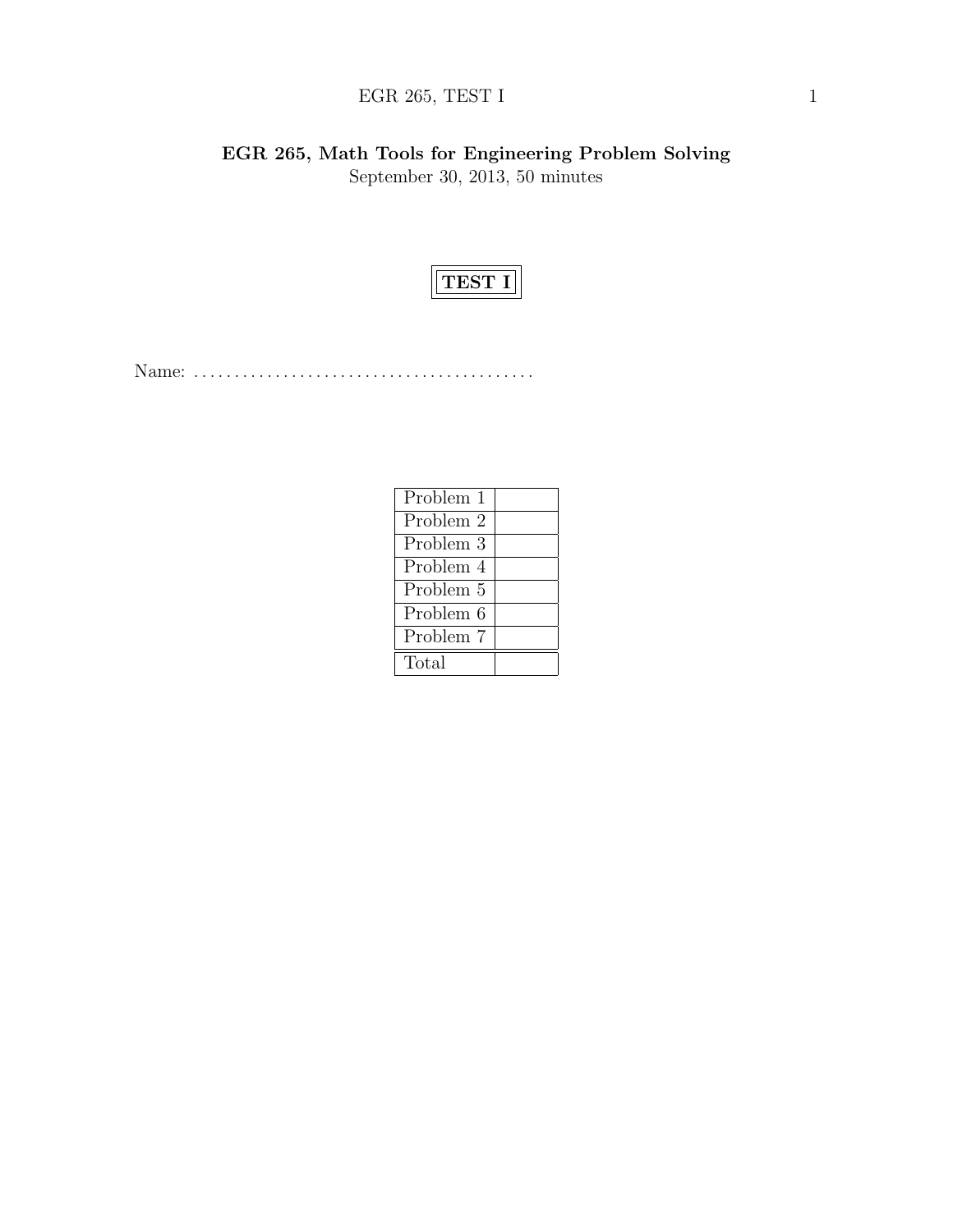#### Problem 1 (16 Points)

Determine the order of the following ODEs. Also, state if they are linear or non-linear.

- (a)  $2xy' = e^y$
- (b)  $y^{(5)} \cos(x)y'' = e^x y$
- (c)  $y'' + y^2 = y$

(d) 
$$
\frac{y''}{y' + y} = \cos(x)
$$

## Problem 2 (11 Points)

- Suppose  $y = Cx^2$  is a solution to the DE  $-\frac{5}{2}$  $\frac{5}{2}x^2y'' + \frac{1}{4}$  $\frac{1}{4}(y')^2 + 6x^2 = 0.$ 
	- (a) Find all the numerical values of C for which  $y = Cx^2$  is a solution to the above ODE.

(b) Find a solution of the DE satisfying the initial condition  $y(1) = 2$ .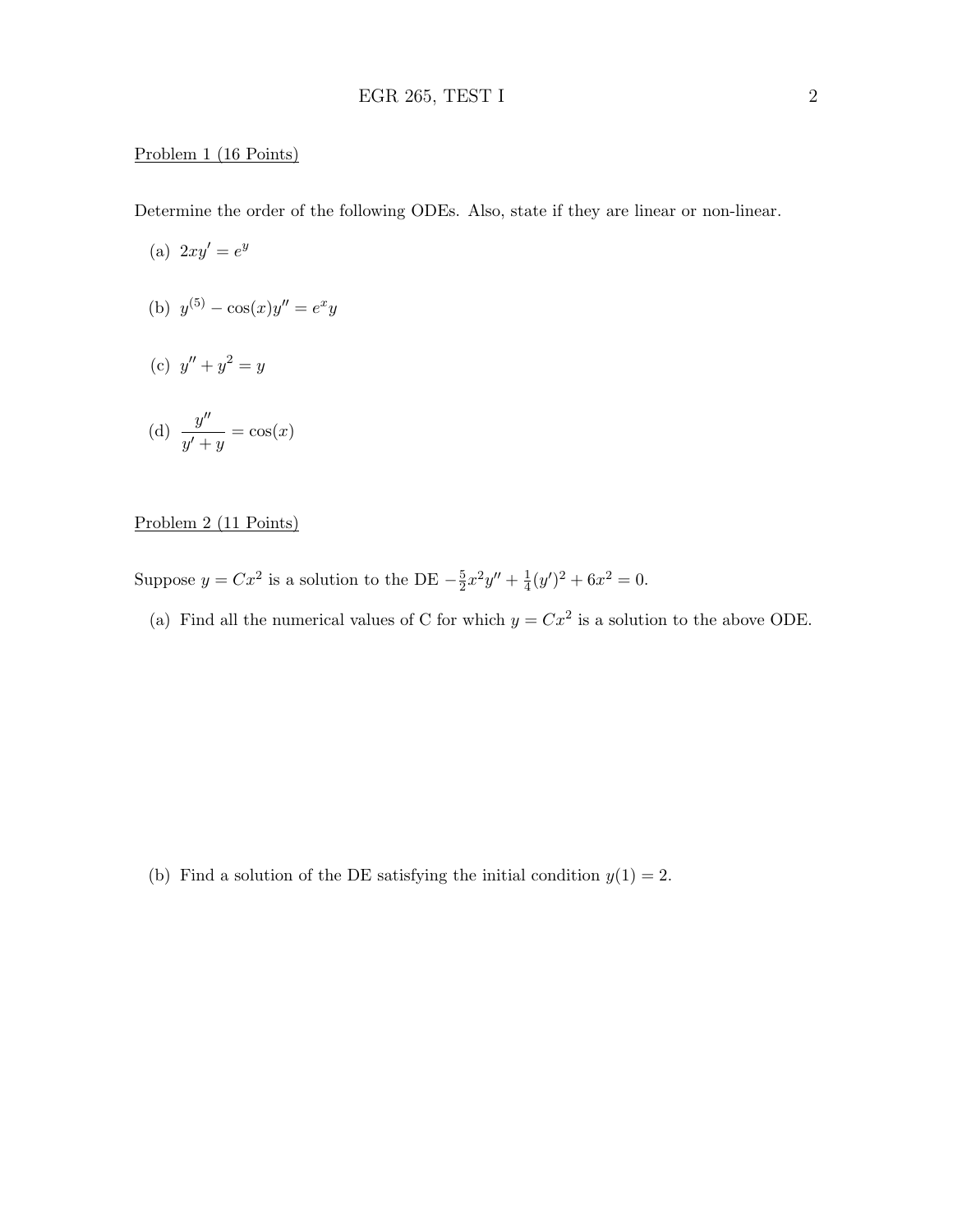Problem 3 (15 Points)

Solve the IVP

$$
y' + 2x(y - 1)^2 = 0, \quad y(0) = 0.
$$

Problem 4 (15 Points)

Solve the IVP

$$
\frac{y'}{x} = 2e^{x^2}e^{-y}, \quad y(0) = 0.
$$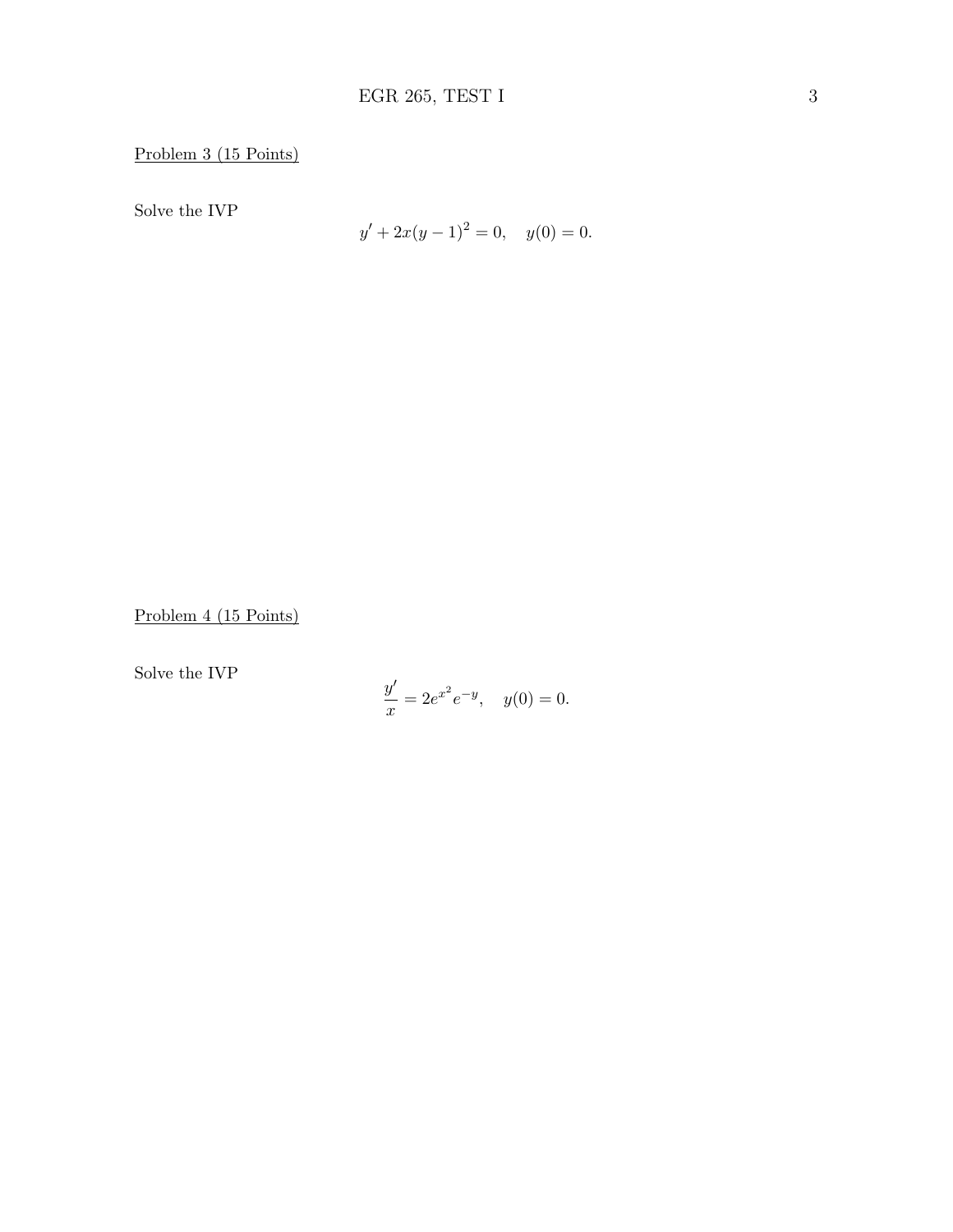Solve the IVP

$$
y' + 2y = xe^{-2x}, \quad y(0) = 1.
$$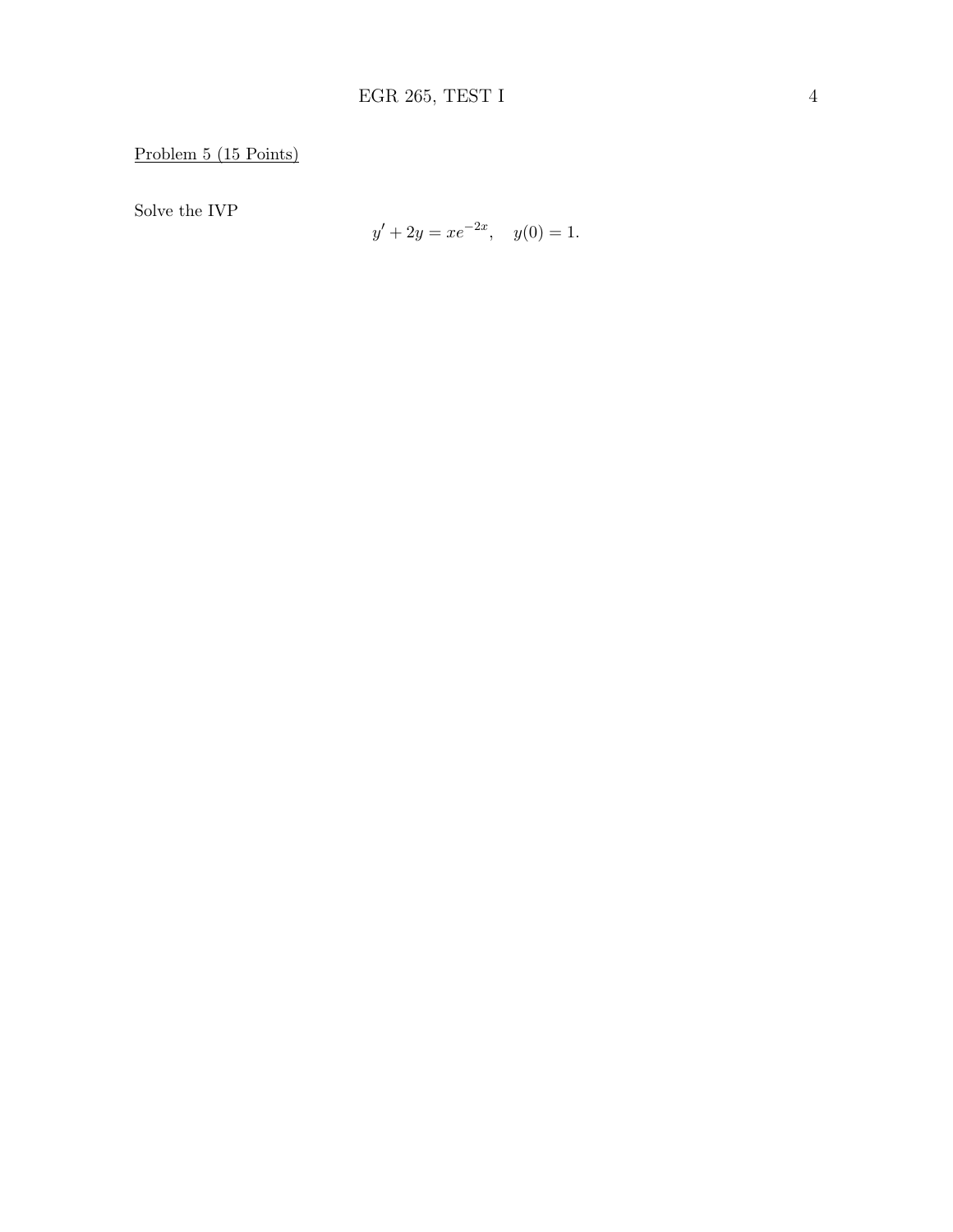#### Problem 6 (14 Points)

The number of fish in a pond is given by  $n(t)$ , where the time t is measured in years. An initial population of  $n(0) = 200$  fish grows at a constant rate  $k = \frac{n'(t)}{n(t)}$  $\frac{n(t)}{n(t)}$ . After 1 year 250 fish are present.

- (a) Find the rate of growth k by solving the differential equation for  $n(t)$ .
- (b) Find an expression for the time  $t_d$  necessary for the number of fish to double :

$$
n(t_d) = 400.
$$

Note : Your answers will contain natural logarithms which do not need to be evaluated.